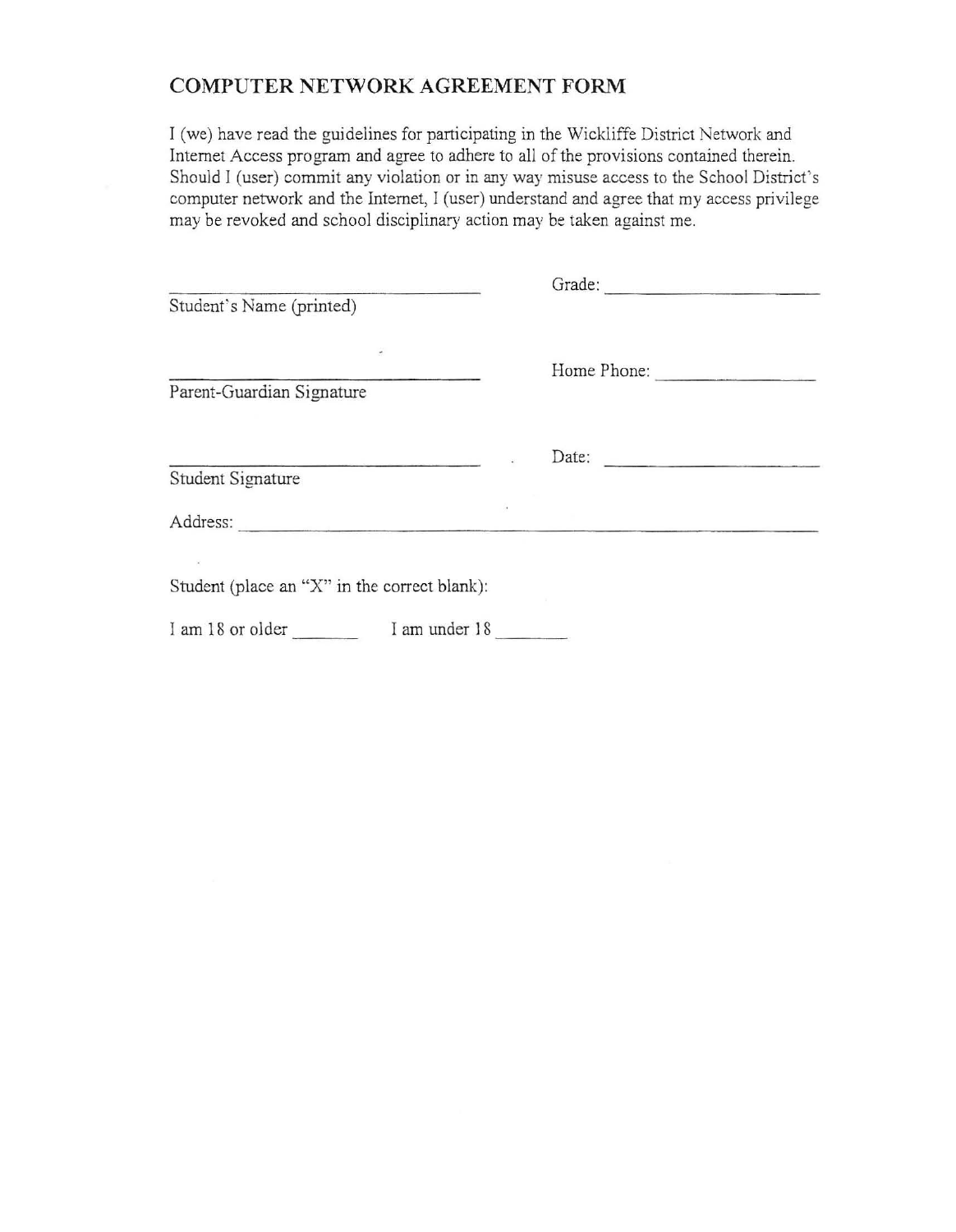## COMPUTER/ONLINE SERVICES (Acceptable Use and Internet Safety)

The purpose of these administrative guidelines is to provide District network and Internet access for educational purposes. As such, this access will (1) assist in the collaboration and exchange of information, (2) facilitate personal growth in the use of technology and (3) enhance information gathering and communication skills.

The student and his/her parents/guardian are given a copy of these guidelines, the Frequently Asked Questions About the Internet and the Rules of Etiquette When Using a Computer Network and required to sign a form agreeing to abide by them. If the form is not signed and returned to the student's school office or if the form is returned indicating that a student is not to independently access the Internet, the District will not provide the student with the right to independently access the Internet or District network.

The intent of these guidelines is to ensure compliance with all District network and Internet acceptable use policies approved by the District.

- 1. The use of the District network and Internet access is a privilege which may be revoked. Appropriate reasons for revoking privileges include, but are not limited to, the altering of the system software and the placing of unauthorized information, computer viruses or harmful programs on or through the computer system in either public or private files or message. The District reserves the right to remove files, limit or deny access and refer the student for other disciplinary actions.
- 2. Users will not reveal their personal home addresses or phone numbers of those of other students or colleagues.
- 3. The District reserves all rights to any materials stored in files which are generally accessible to others and will remove any material which the District, at its sole discretion, believes may be unlawful, obscene, pornographic, abusive or otherwise objectionable. Students are not to use their District-approved technology to obtain, view, download or otherwise gain access to such materials.
- 4. All information services and features contained on the District network or the Internet resources are intended for the private and exclusive use of its registered users and any use of these resources for commercial-for-profit or other unauthorized purposes (i.e., advertisements, political lobbying) in any form is expressly forbidden.
- 5. Each user is responsible for the appropriate use of his/her access privilege, e.g. account and password. Any problems or misuse which arise are the responsibility of the user and will be grounds for loss of access privileges and other discipline.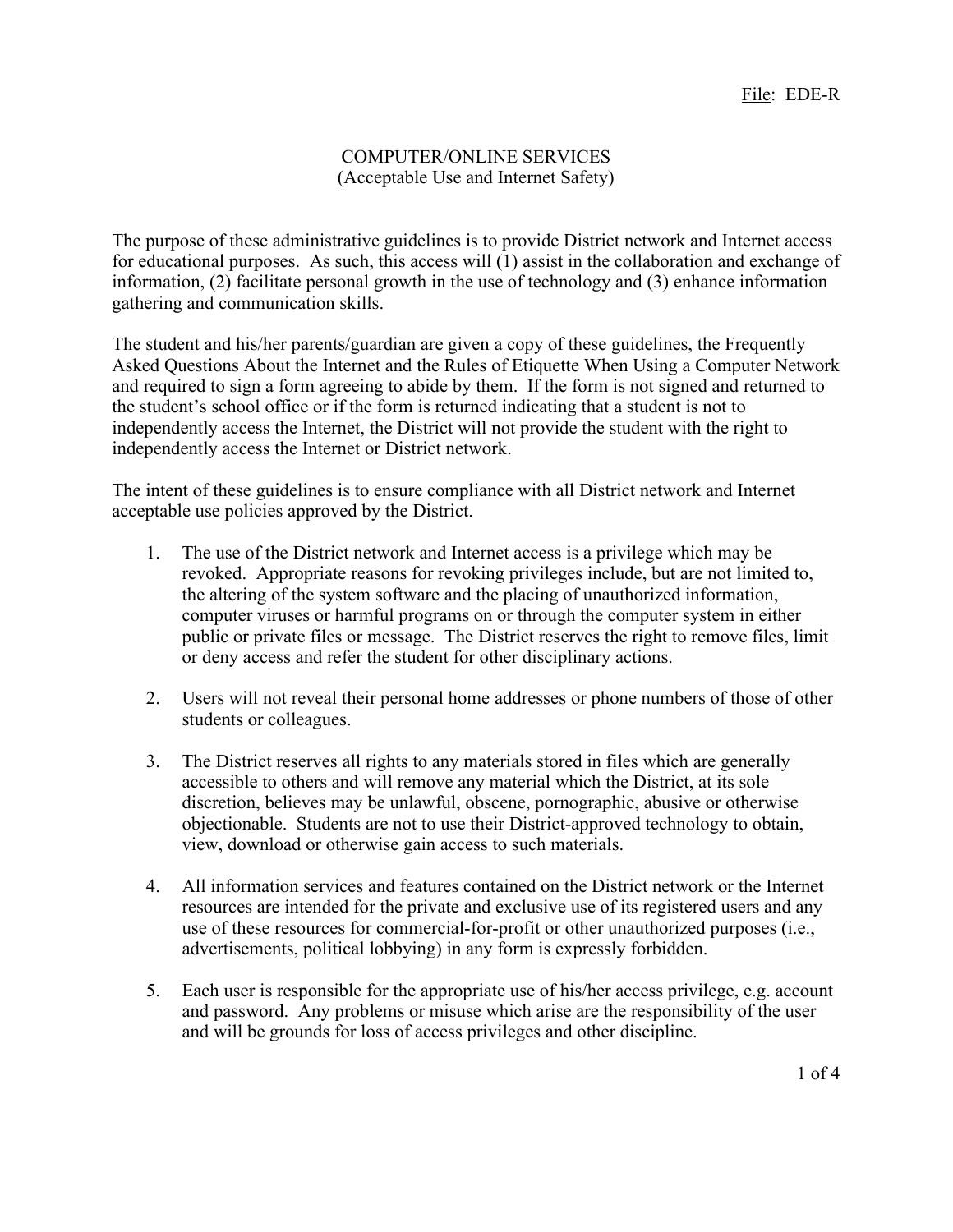- 6. Each user shall not view, use or copy passwords, data access, or networks to which they are not authorized.
- 7. Any misuse of the District network and Internet access will result in suspension of the access privilege and/or other disciplinary action determined by the District. Misuse shall include, but not be limited to:
	- A. intentionally seeking information on, obtaining copies of or modifying files, other data or passwords belonging to other users;
	- B. users shall not view, download or transmit material that is threatening, obscene, disruptive or sexually explicit or that could be construed as harassment, bullying or disparagement of others based on their race, color, national origin, citizenship status, sex, sexual orientation, age, disability, religion, economic status, military status, political beliefs or any other personal or physical characteristics.
	- C. developing and/or transmitting inappropriate graphics;
	- D. transmitting sexual or ethnic slurs and/or jokes;
	- E. soliciting other users or permitting unauthorized access;
	- F. misrepresenting other uses on the network and/or Internet;
	- G. disrupting the operation of the network and/or Internet through abuse of the hardware or software;
	- H. malicious use of the network and/or Internet through hate mail, harassment, profanity, vulgar statements, discriminatory or offensive remarks;
	- I. interfering with other's use of the network and/or Internet;
	- J. extensive use for noncurriculum-related communication;
	- K. illegal installation or copyrighting software;
	- L. unauthorized downloading, copying or use of licensed or copyrighted software;
	- M. allowing anyone access other than the account holder or
	- N. placing copyright material on the system without the author's permission.
	- O. sending or forwarding spam, chain letters, or other mass unsolicited mailers.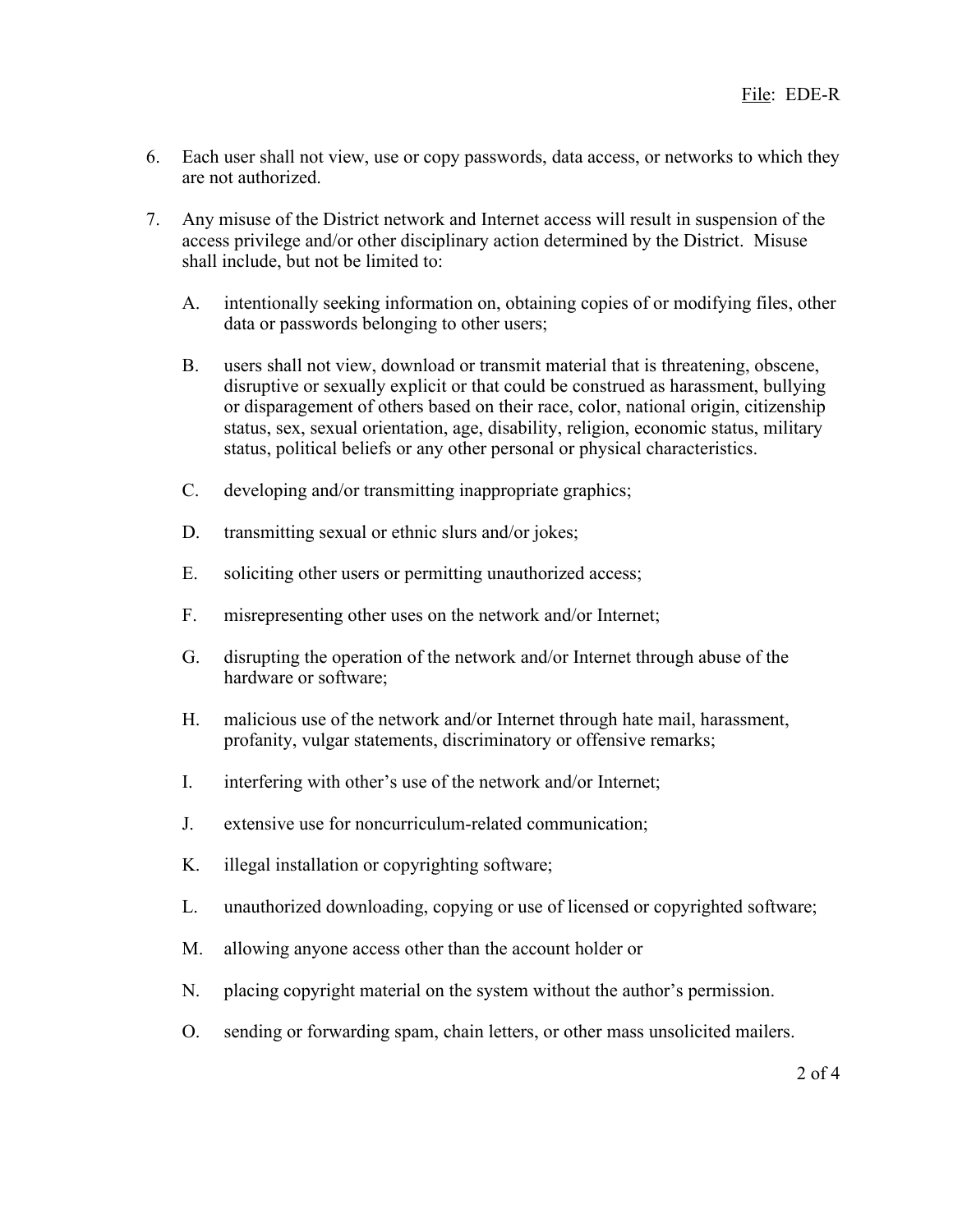- 8. The use of District network and Internet access resources are for the purpose of (in order of priority):
	- A. support of the academic program;
	- B. telecommunications;
	- C. general information and
	- D. recreation.
- 9. The use of District owned information technology resources is not private. School and network administrators and their authorized employees monitor the use of information technology resources to help ensure that users are secure and in conformity with this policy. Administrators reserve the right to examine, use, and disclose any data found on the school's information networks in order to further the health, safety, discipline, or security of any student or other person, or to protect property. They may also use this information in disciplinary actions, and will furnish evidence of crime to law enforcement. The District reserves the right to determine which uses constitute acceptable use and to limit access to such use. The District also reserves the right to limit the time of access and priorities among competing acceptable users.
- 10. The District network and Internet access do not warrant that the functions of the system will meet any specific requirements the user may have or that it will be error free or uninterrupted; nor shall it be liable for any direct or indirect, incidental or consequential damages (including lost data, information or time) sustained or incurred in connection with the use, operation or inability to use the system.
- 11. Users are required to diligently delete old mail messages on a regular basis from the personal mail directory to avoid excessive use of the electronic mail disk space.
- 12. The District and/or network reserve the right to log Internet use and to monitor electronic mail space utilization by users. Therefore, the District may periodically make determinations on whether specific uses of the network and Internet are consistent with the acceptable use practice.
- 13. Should the user transfer a file, shareware or software which infects the network with a virus and causes damage, the user will be liable for any and all repair costs to make the network once again fully operational and may be subject to other disciplinary measures as determined by the District.